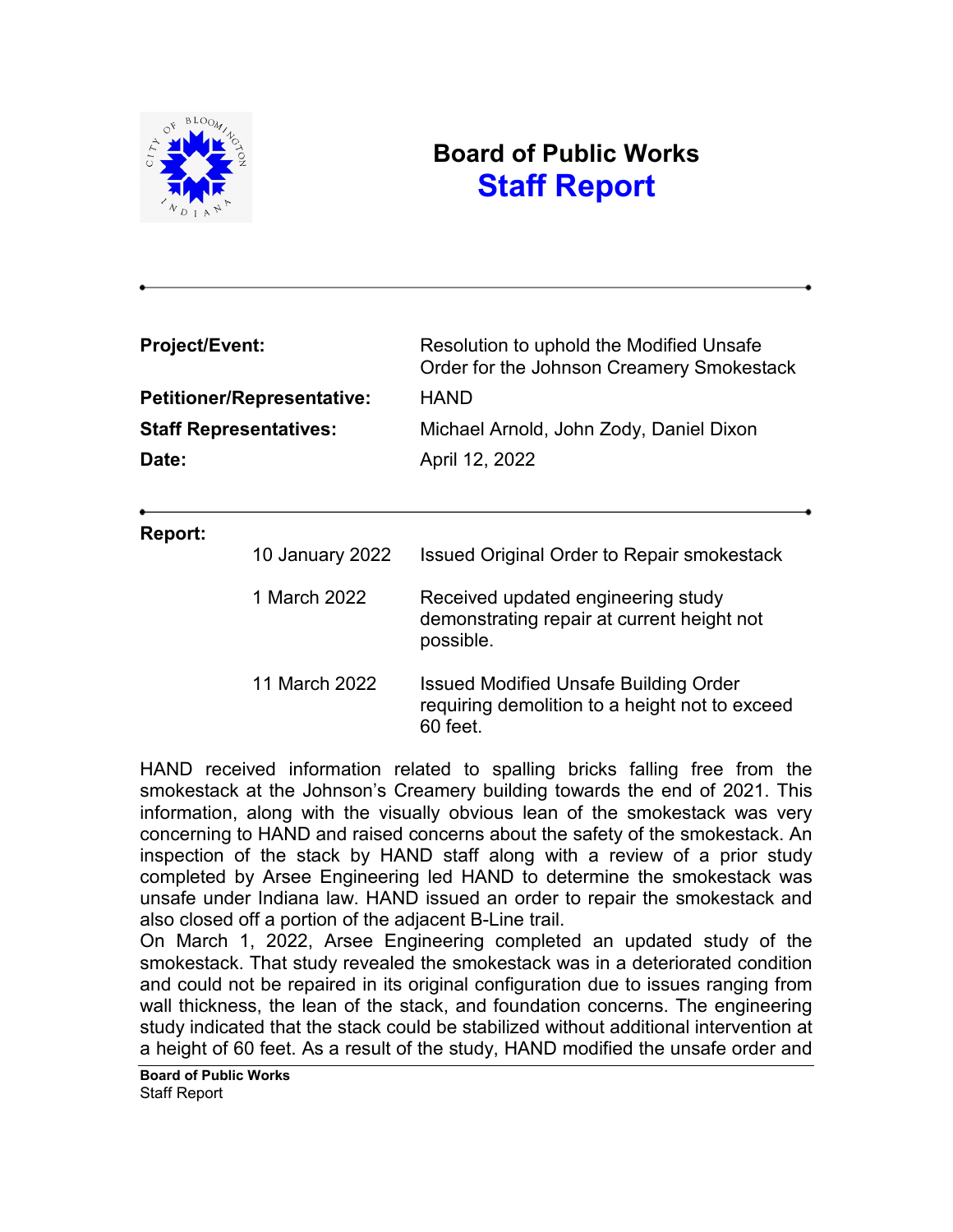issued the current order to demolish the stack to a height not to exceed 60 feet. The order also requires the owner to comply with any historical preservation requirements that may be put in place in addition to removing the stack to 60 feet. An Order for demolition requires a Resolution from the Board of Public Works.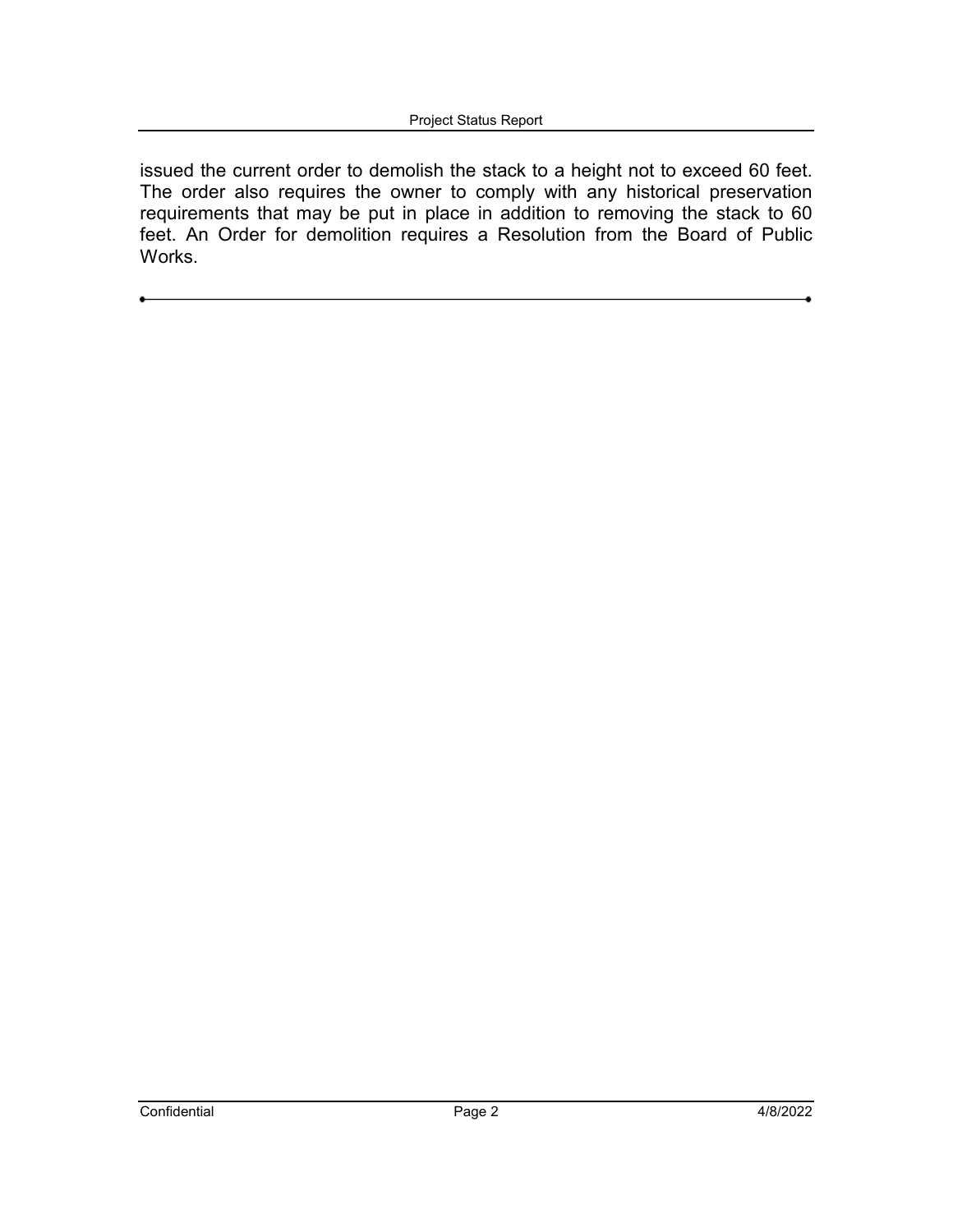# **ARSEE ENGINEERS, INC.**

# **CLIENT ORIENTED - BY DESIGN**

Johnson Creamery Smokestack for Joseph Patrick Peerless Development 105 S. York Street, Suite 450 Elmhurst, IL 60126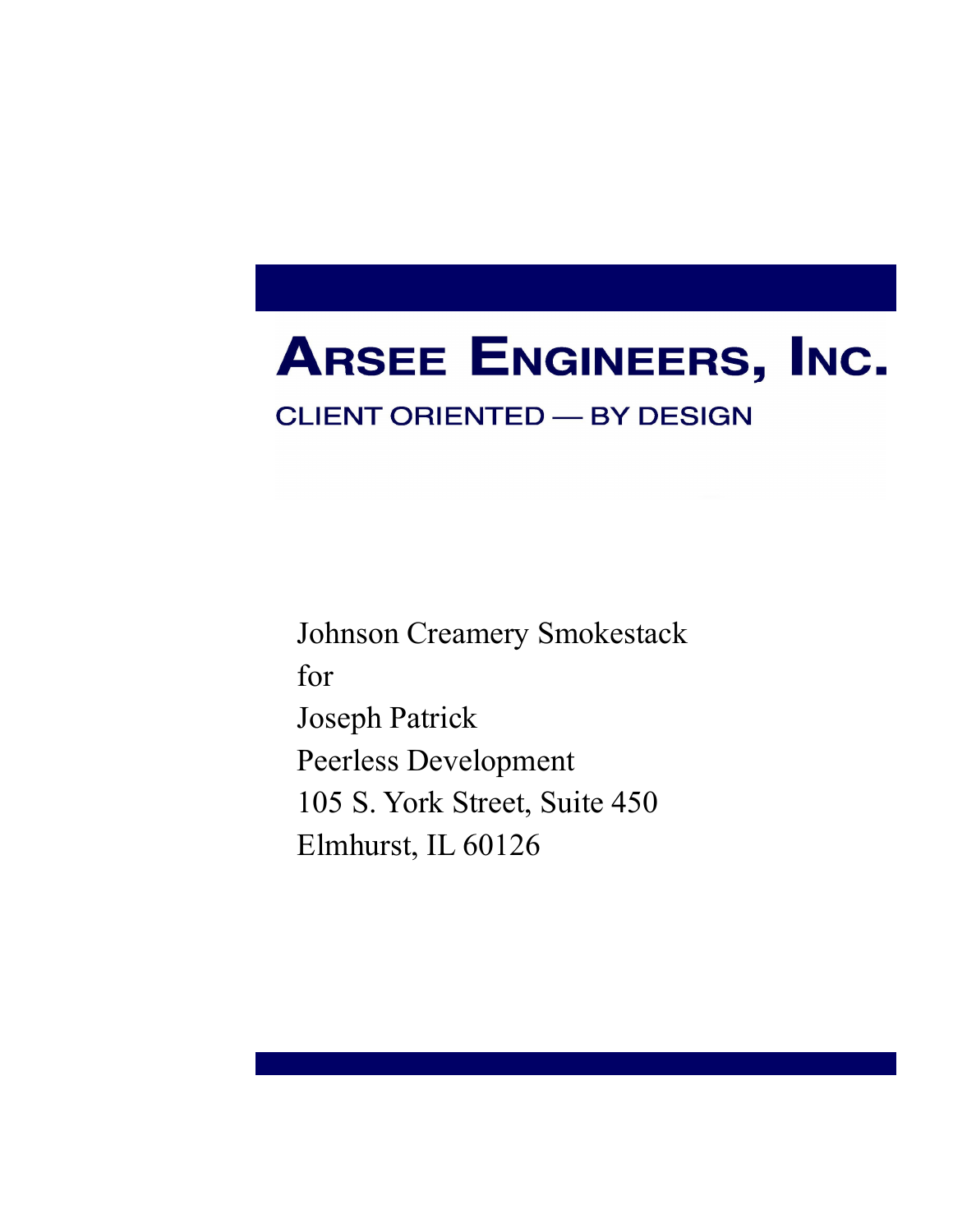



Frederick A. Herget, PE Allen R. Pulley John A. Seest, PE Scott A. Jones, PE,SE

Albert C. Kovacs, PE Matthew D. Kilgour, PE Daniel M. Calabrese, PE Bryan R. Wilson, PE

Laura E. Metzger, PE Andrew P. Langferman, PE,SE Philip R. Savich, PE Gary D. Linard, PE

March 1, 2022

Joseph Patrick Director of Development Peerless Development 105 S. York Street, Suite 450 Elmhurst, IL 60126

Re: Johnson Creamery Smokestack Bloomington, Indiana

Mr. Patrick:

#### **EXECUTIVE SUMMARY**

We have completed our reassessment of the Johnson Creamery Smokestack in Bloomington, Indiana. This work has included a review of findings by others since our original assessment was performed in 2017. We have revisited the site and made comparisons to our earlier work to see how the deterioration is progressing. Using wall profiles determined by others in 2020, we have refined our structural analysis of the stability of the stack in design wind and seismic events as required by the current Building Code. Multiple options for repair have been considered.

Deterioration has progressed. New spalls are visible in at least 11 locations. One of the 38 steel straps observed in 2017 has either been removed or has fallen. Previous comments by ourselves in 2017 and others in 2020 regarding how much the stack leans were rough estimates based on visual observations. 3D point cloud analysis in 2022 reveals the stack is leaning 2'-3½" to the southeast.

Work by R & P in 2020 determined wall thicknesses and profiles throughout the height of the stack. This allowed us to refine our structural analysis and more accurately evaluate the stability of the stack with regard to the current Building Code. Our analysis has shown that even a new masonry stack built to the same height, configuration, wall thicknesses and profiles will fail in a design wind or seismic event. In its current configuration, the unreinforced brick masonry stack will have to be reduced in height to 60' to meet current Code requirements. Conceptually, the stack could be reduced to the height of 75' and meet the current Code by reinforcing the interior of the stack with concrete and enlarging and supplementing the existing foundation. Changes in the Building Code since the stack was constructed in 1949 simply make an unreinforced masonry stack of this height and wall construction impossible.

Our detailed observations and comments follow.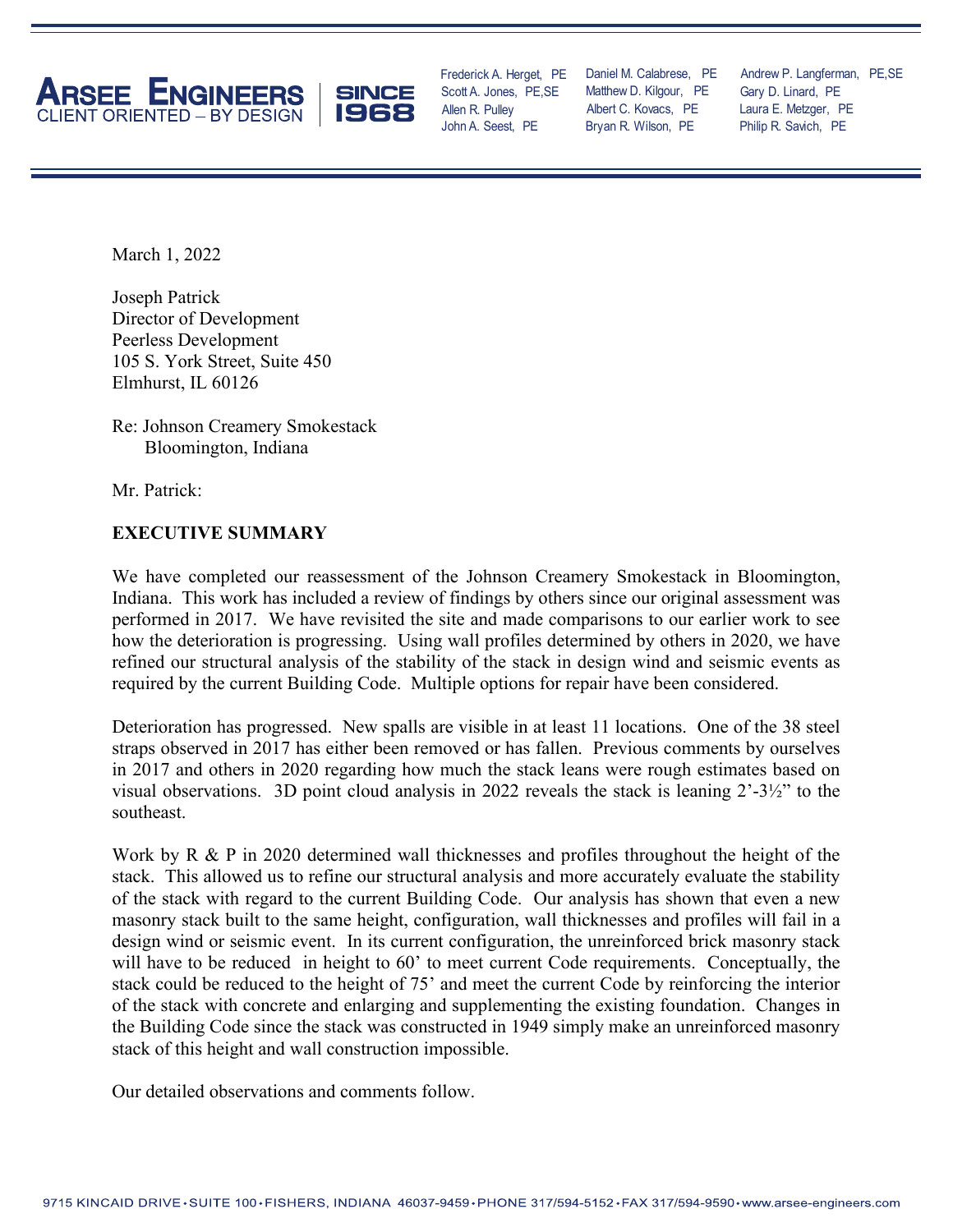#### **BACKGROUND OF THE STUDY**

Arsee Engineers first assessed the smokestack in the fall of 2017 as part of a due diligence assessment for the City of Bloomington. Our report summarizing this work is attached as Appendix A and is hereby included into this report by reference.

The purpose of the current study has been to reassess the condition of the stack and offer recommendations on its stability and potential repair. In order to facilitate this effort, we have performed the following

- We have reviewed work performed by others since 2017.
	- Report prepared by R and P Industrial Chimney Company, Inc. (R & P) dated April 6, 2020.
	- Report prepared by Patriot Engineering dated January 7, 2021.
	- Proposals prepared by the Gerard Chimney Company for various repair options in 2021.
- We have revisited the site and performed the following:
	- Videotaped and took still photographs with a remote controlled aerial drone.
	- Created a 3D point cloud of the stack from videos taken by the drone.
	- Taken elevations of the exposed corners of the concrete foundation.
	- Developed montages of the stack for comparison with 2017 observations.
- We have updated our structural analysis of the stack using wall thicknesses and profiles reported by R & P in their 2020 report.

## **OBSERVATIONS**

#### **The Leaning of the Smokestack**

The smokestack leans or tilts to the southeast. This is severe enough that it can be seen from ground level with the naked eye as shown in Photos 1 and 2. In 2017 we determined that the top of the stack was leaning 1 foot in every 10 and estimated that the overall tilt was in the order of several feet.

In their 2020 report, R & P estimated the chimney was leaning nearly 18 inches out of plumb. They further stated the curvature appeared to start at the 70 foot level but minor displacements were also observed below.

In the current study, we attempted to determine the lean or tilt of the stack in two ways. First we used a surveying transit to create a vertical "line" through the center of the stack in a direction approximately perpendicular to the lean. This is depicted photographically in Figure 1. This eliminates any potential parallax effect from the photograph. Comparing the proportions of the difference from the centerline to the width of the stack, we estimate the stack is 1'-9" out of plumb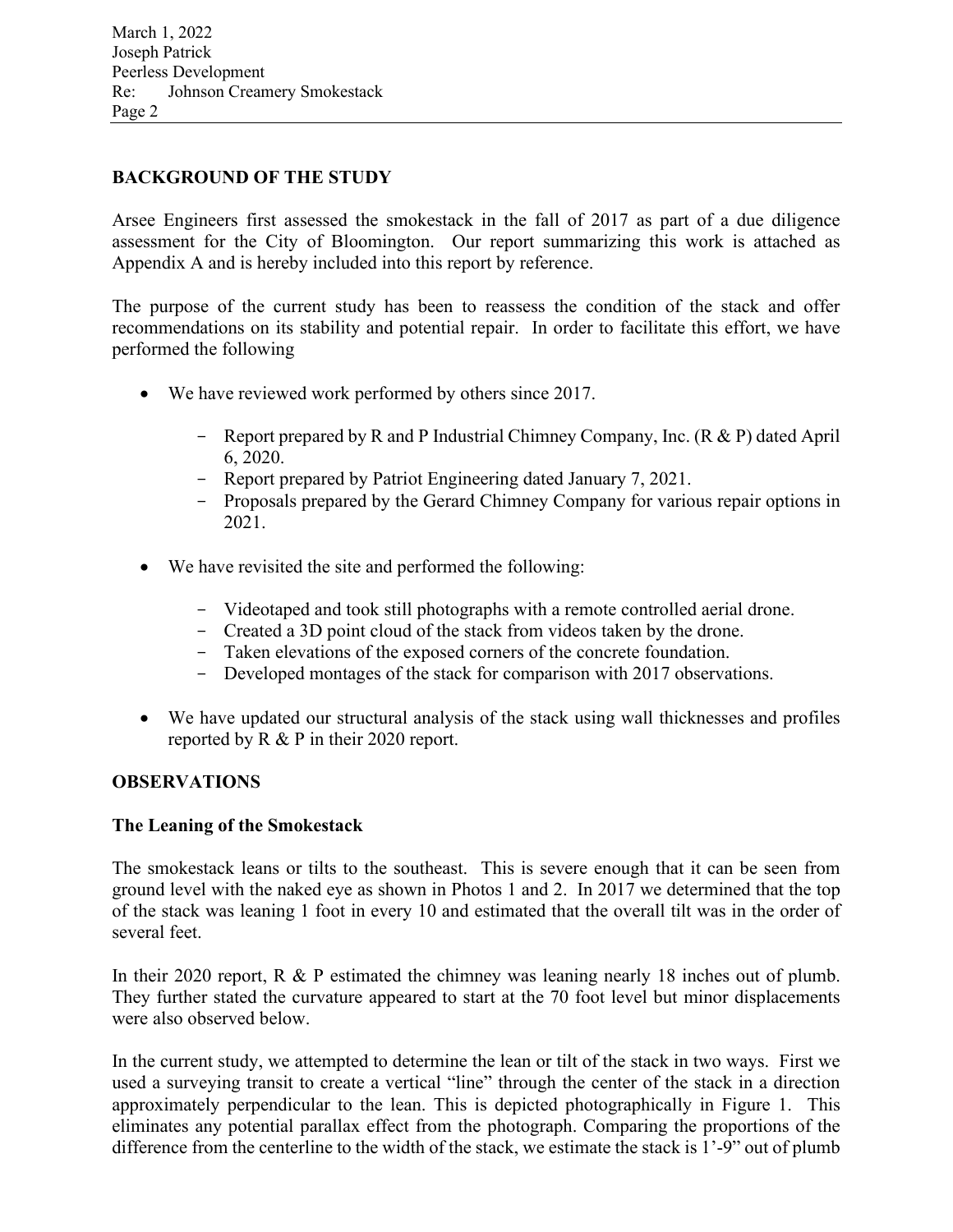from this vantage point. Figure 2 shows an image from our report in 2017 for comparison. This was created without the aide of a transit. A second method to determine the distortion used a remote controlled aerial drone to create a 3D point cloud of the stack. From this "measurements" can be made showing how far it is out of plumb. Figures 3 though 11A show pairs of aerial photographs and the 3D point cloud at various positions around the stack. The maximum distortion was found to be 2'-3½' where the stack leans to the southeast. The stack appears to start to curve or lean to the southeast just above the 25 foot level. If the stack were to fall in the direction of the lean, much like a tree being cut down, it would fall as shown in Figure 12. The overall radius of 140' from the center of the stack is also shown to get a sense of the danger zone.

#### **Foundation of the Smokestack**

The report prepared by Patriot Engineering investigated the foundation of the stack. Their report concluded that the concrete foundation is resting on bedrock and that bedrock is approximately 8.5 to 10.5 feet below grade level. They did not attempt to drill down into the rock to look for mud or clay seams.

Using a surveying level, elevations were taken at each of the eight corners of the octagonally shaped foundation. While one would not expect a foundation like this to be perfectly level there is a definite trend showing the foundation tilts to the southeast. See Figure 13. A 1 inch tilt in the 14 foot wide foundation corresponds to a 10 inch tilt out of vertical in the 140 foot tall stack. The apparent displacement of the concrete could be result of compression of a mud or clay seam in the bedrock in the southeast portion of the foundation causing it to "tilt" in that direction.

## **Visual Assessment Comparison**

The drone was also utilized to create a series of vertical montages of the stack from different angles. The orientation of the montages attempted to copy a similar set of montages taken in 2017 so that the two sets could be compared. See Figures 14 through 16. In 2017 we observed 38 steel bands in the stack. The 2022 montages show band #35 down from the top is now missing. R & P reported only 37 steel bands when they performed their assessment in 2020 and noted there was evidence of one missing. Photos 3 and 4 show this location in 2017 and 2022. Rust stains and a bead of sealant are visible in the 2022 photo where the band was located.

Evidence of spalling was also compared between the 2017 and 2022 montages. There are 11 locations in 2022 where new spalling is visible. These generally occur in the south to southwest face of the stack between 60 and 100 foot levels. Examples are shown in Photos 5 and 6. Face shell spalling was also more evident at the foundation as shown in Photos 7 and 8.

## **STRUCTRUAL ANALYSIS**

Using information reported by  $R \& P$  from their investigation of the interior of the stack we were able to refine our previous structural analysis. In 2017 we assumed wall thicknesses based on previous experience with similar stacks. R & P cut a hole in the steel plate roof and lowered a camera to observe the condition of the masonry and determine a more accurate wall profile. Using the R & P wall profile we have re-evaluated the stability of the stack under current code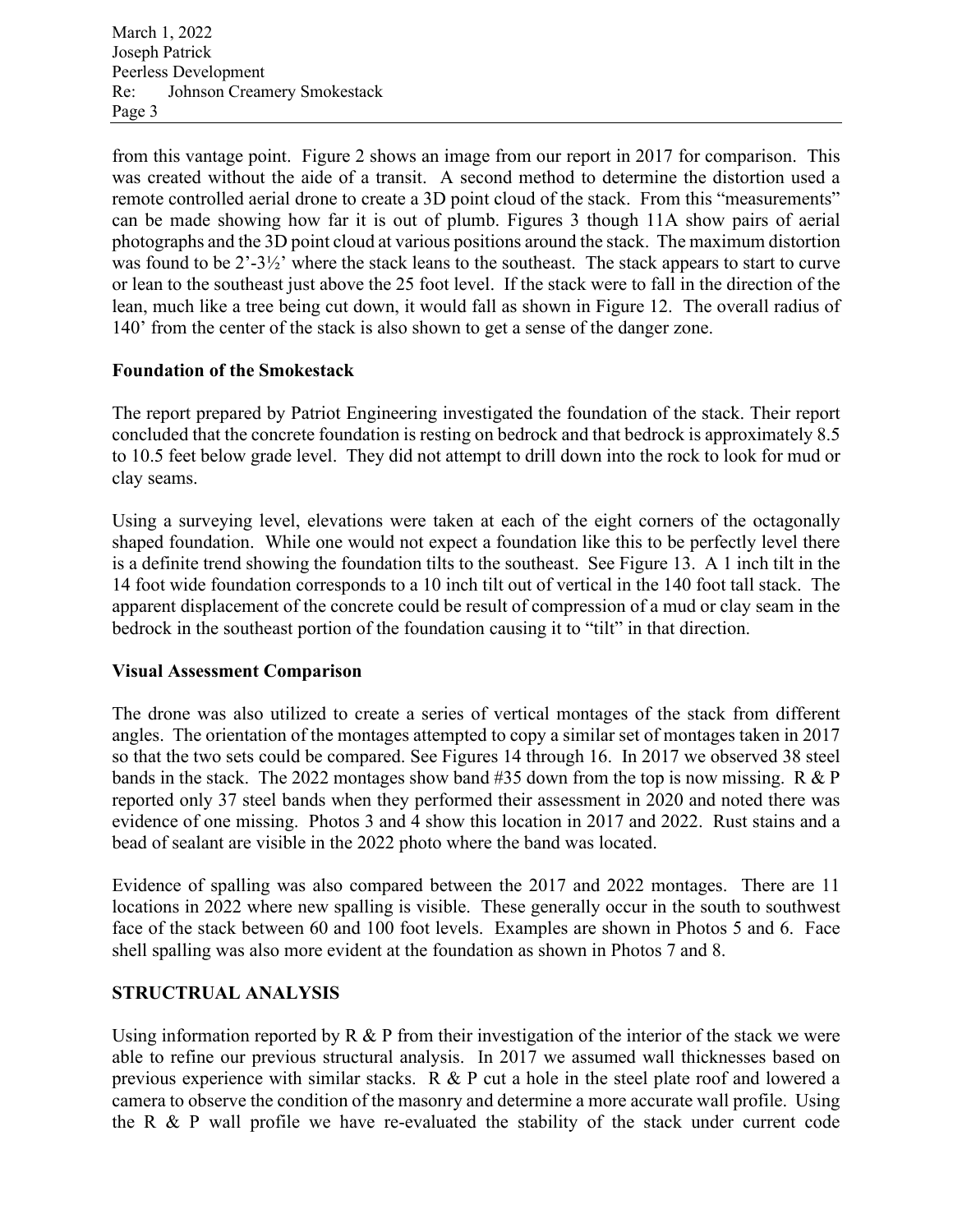requirements for wind and seismic loads. Further assumptions used in the analysis are presented in Appendix B. Our findings can be summarized as follows

- The smokestack will go into tension at the base under the current Code required wind load.
- The smokestack will go into tension at the base under the current Code required seismic load.
- The stack would have to be shortened to the 100' level to eliminate tension at the base due to the current Code required wind load.
- The stack would have to be shortened to the 60' level to eliminate tension at the base due to the current Code required seismic load.

**In other words, even in its original configuration (ie: undistorted) the stack does not meet the requirements of the current Building Code for either wind or seismic loads. A design wind (120 mph gust for a period of 3 seconds) or a design seismic event would theoretically cause severe damage up to and including potential collapse of the stack.** 

# **REPAIR OPTIONS**

At the onset of this study three options were to be investigated as follows:

Option 1- Removal of the stack down to the 70 foot level and repair the remaining masonry down to grade.

Option 2- Same as Option 1, but also reconstructing the stack to a height of 100 feet.

Option 3- Same as Option 1 but reconstructing the stack to a height of 140 feet.

Given the results of the latest structural analysis – none of these options will meet current Code requirements and therefore are not feasible. Given the configuration of the masonry walls of the stack any option over 60 feet in height will not meet the requirements of the Building Code for seismic loads.

In light of all this, we believe there are two viable options at this point.

# **Option A**

- Remove the entire structure down to the 60' above grade level. Salvage face shells from sound brick for spall repair below this level. Dispose of steel plate roof/beams and straps above 60' level.
- Remove the inner brick liner and all debris in the bottom of the stack.
- Inspect the remaining steel straps and repair as necessary.
- Remove spalled and/or cracked brick and patching material from previous spall repairs. Replace the entire face shell with brick salvaged from above. Assume a total of 250 of these will be repaired.
- Epoxy inject approximately 250 LF of cracks.
- Properly cut out and tuckpoint all of the remaining mortar joints.
- Install a new concrete roof system with venting.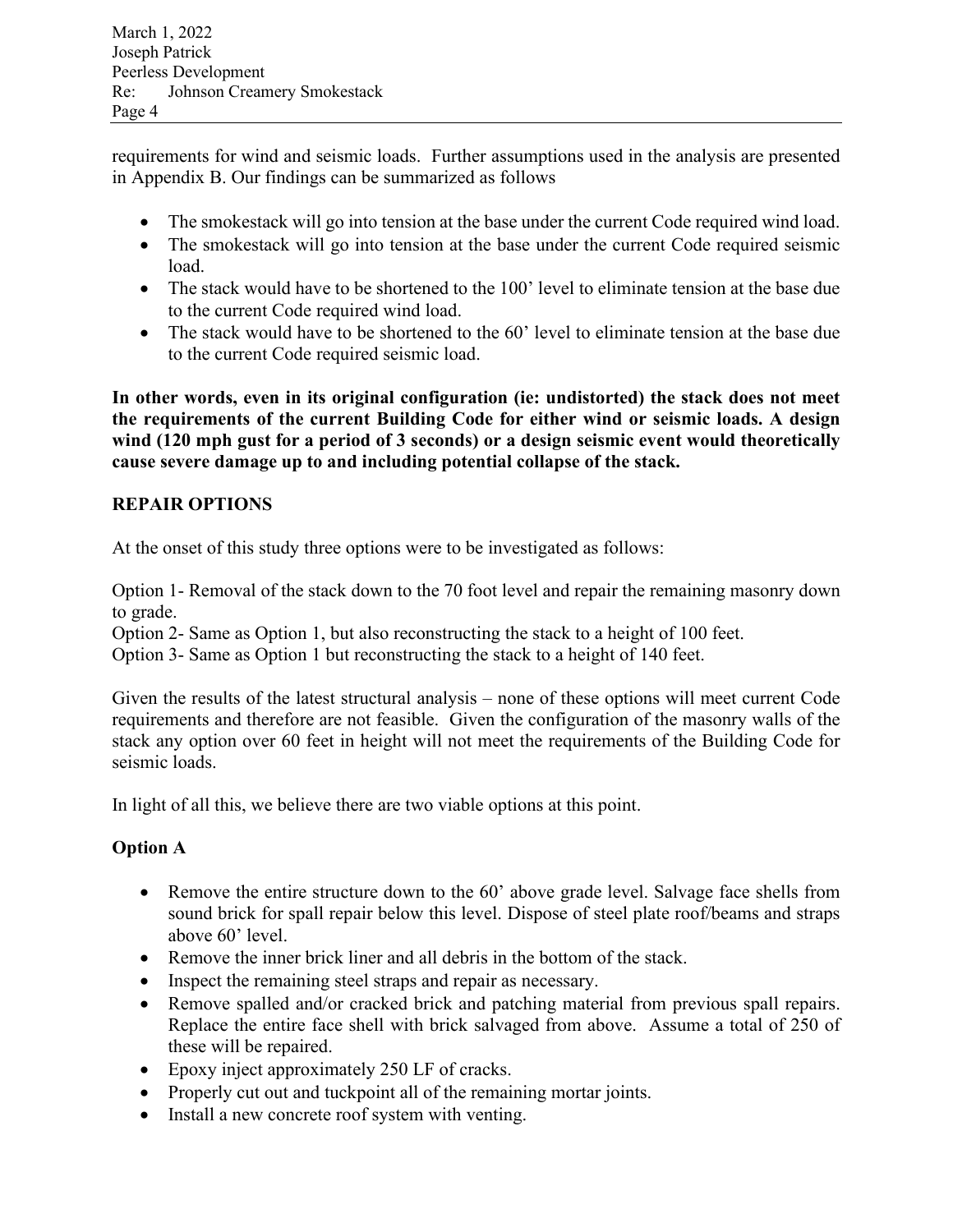Option A is the tallest configuration available to have the stack meet all current Building Code requirements without having to reinforce the base for seismic loads. By removing the upper 80 feet of the stack and reducing the load on the foundation we do not believe supplemental modifications to the foundation will be necessary.

# **Option B**

- Remove the entire structure down to the 75' above grade level. Salvage face shells from sound brick for spall repair below this level. Dispose of steel plate roof/beams and straps above the 75' level.
- Inspect the remaining steel straps and repair as necessary.
- Remove spalled and/or cracked brick and patching material from previous spall repairs. Replace the entire face shell with brick salvaged from above. Assume a total of 300 of these will be repaired.
- Epoxy inject approximately 300LF of cracks.
- Properly cut out and tuckpoint all of the remaining mortar joints.
- Install a new concrete roof system with venting.
- Remove the inner brick liner and all debris in the bottom of the stack to expose the concrete foundation.
- Install a series of 1 inch diameter vertical reinforcing bars at 12 inches on center in a circle inside the stack. These will be epoxied into holes drilled into the top of the concrete foundation. Install a series of ½ inch diameter stainless steel all thread rods into the masonry walls on the inside face of the stack (approximately 300 rods) set in epoxy.
- Fill the bottom of the stack with concrete to a depth of approximately 20 feet. This would be performed in multiple pours so that the hydrostatic pressure of the wet concrete does not blow out or distort the walls of the stack.
- Excavate around the perimeter of the foundation down to bedrock. Install reinforcing bars into the sides of the foundation and pour a reinforced concrete "doughnut" to create a larger more stable foundation.

Option B is the tallest configuration available assuming the brick from the original stack can be kept in place and (**with significant unseen modifications**) the refurbished stack can meet current Building Code requirements for wind and seismic loads.

Working with Gerard Chimney and Glenroy Construction (a local General Contractor) the following budgetary cost estimates have been developed. These are anticipated construction costs and do not include A/E fees, contingencies or other soft costs.

| Option $A$ – Remove stack down to 60' level<br>Budgetary cost estimate               | \$350,000 |
|--------------------------------------------------------------------------------------|-----------|
| Option B— Remove stack to down 75' level/reinforce<br>Interior and modify foundation |           |
| Budgetary cost estimate                                                              | \$525,000 |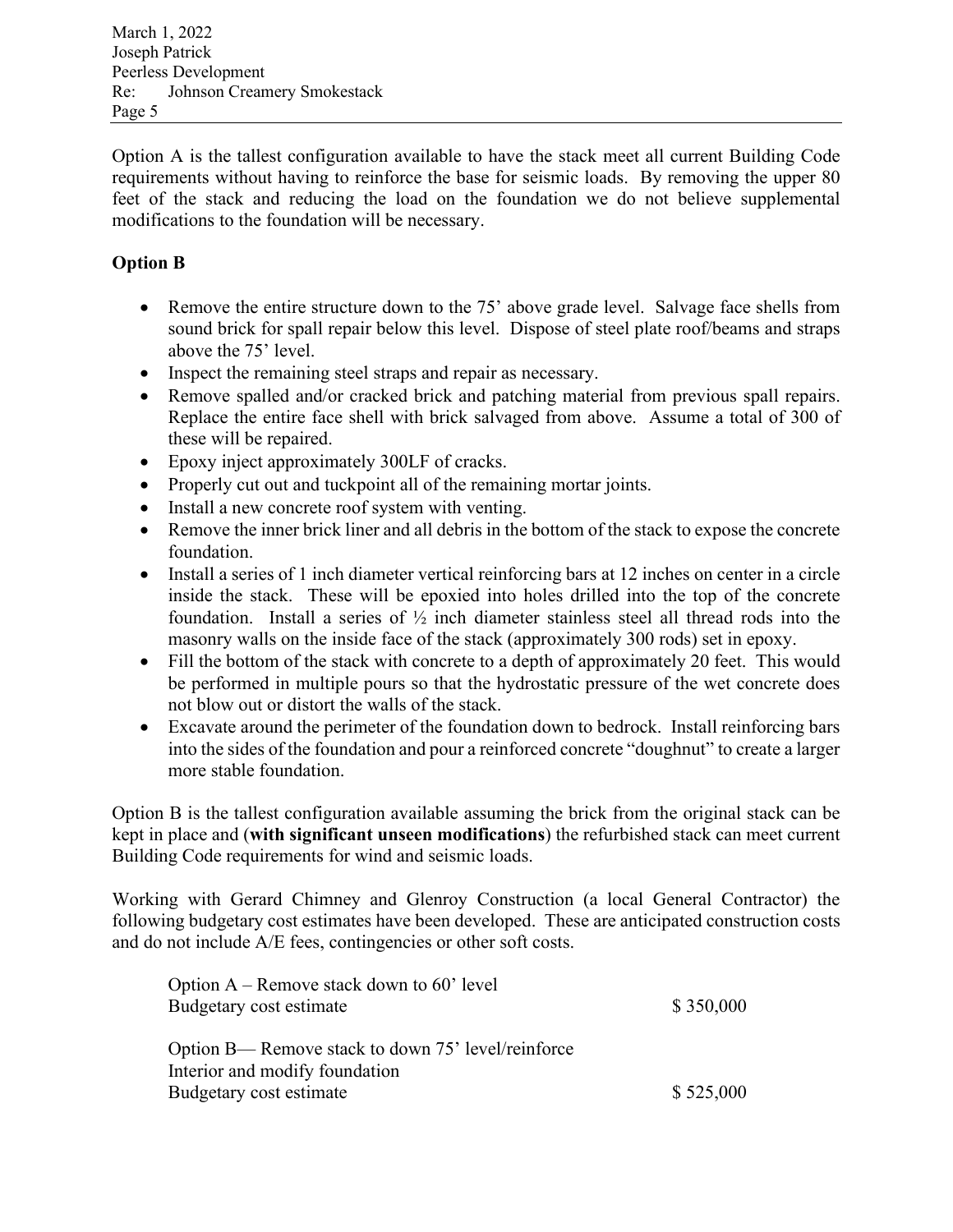A key element in either option is the length of time it would take to demo the upper part of the smokestack down to the 75' or 60' so that the Farmer's Market could open in the nearby parking lot. Gerard Chimney believes this could be accomplished in approximately 4 weeks from the receipt of a Notice to Proceed.

#### **TEMPORARY STABILIZATION**

During the course of this work, the question has been raised as to whether the smokestack could be temporarily stabilized in place until more permanent repairs are undertaken.

Theoretically – the answer is yes.

We have investigated two schemes to "hold" the smokestack in place with a supplemental steel frame of some type.

- 1. Construction of pipe scaffolding that would completely encircle the stack. The scaffold would have to tie into the walls of the tower near mid height to use the self weight of the masonry to keep windward side of the scaffold from lifting off the ground in a lateral wind or seismic event.
- 2. A steel frame made of wide flange beams and columns that would encircle the stack. This frame would be bolted to new concrete foundations to hold the steel frame down in a wind or seismic event.

Huge challenges for either of these schemes involve the proximity of the two buildings to the east and southeast of the stack. The pipe scaffolding or steel frame would have to extend onto/into both of these structures. No attempt has been made to determine how this would be performed. Nothing is insurmountable – but either of these temporary stabilization schemes seems very impractical.

With the aide of Specialty Contractors for scaffolding and steel erection very rough cost estimates have been developed for these two schemes.

| Pipe scaffolding (2 month rental) | \$350,000 |
|-----------------------------------|-----------|
| Steel Framing                     | \$550,000 |

These do not include A/E fees, contingencies or other soft costs. The pipe scaffolding would take approximately 7 weeks to design and install assuming Scaffold King could be contracted directly and assist us in the design to expedite the overall process. The steel frame would take on the order of 10 weeks to order, fabricate and install if the work did not have to be publicly bid.

#### **CONCLUSION**

In our opinion, this re-evaluation of the smokestack has helped us develop a better understanding of 1) how it is constructed, 2) how it has deteriorated and 3) what options are truly available to stabilize and repair it.

The concept of restoring it to its original height and appearance is understandable and obviously in the historical sense, desirable. The reality is the stack was constructed when the potential for